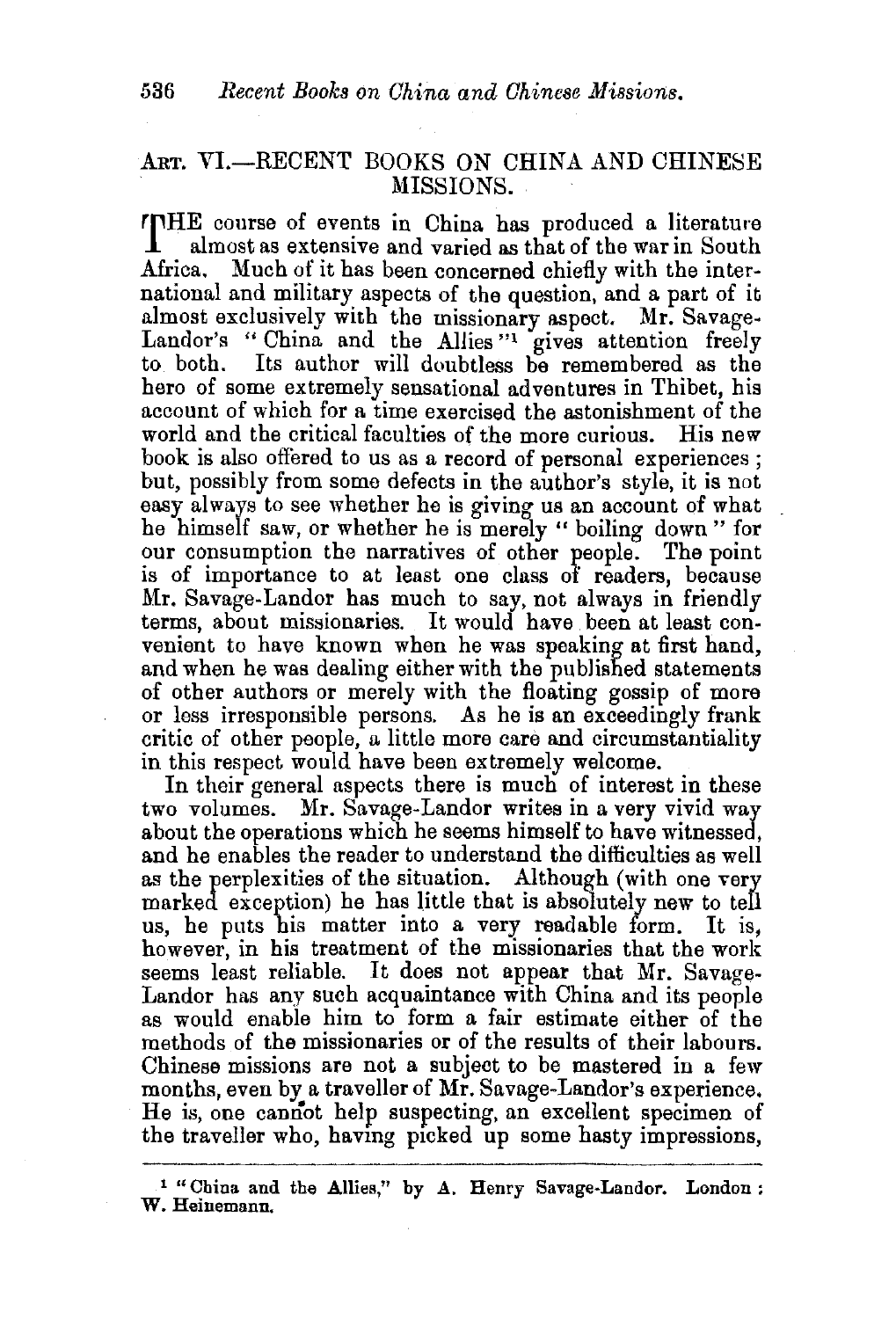mainly from hostile sources, adopts them as his own, without careful inquiry in other quarters. He admits that there are "good missionaries" as well as "bad ones," but his general attitude towards foreign missions is distinctly unsatisfactory. That there should be a variety of opinions on such a subject is natural enough ; but we are entitled to ask that there shall be a fair treatment of the facts. The following passage

cannot by any stretch of charity be pronounced fair:<br>"There are in China, as in every other heathen country,<br>good missionaries and bad ones. The bad ones generally good missionaries and bad ones. seem to escape unhurt. Nor would there be much ground of complaint if the heathens, in their desire to settle disputed points of religion, would limit themselves to killing outright the male portion of those who try to convert them, after the fashion which I have heard advocated on several occasions during the present war by missionaries, who declare that Christianity should be spread through China at the point of the sword. In fact, in a lecture given by a distinguished missionary, he expressed his opinion that every Chinaman should be seized, and should have the choice given him of becoming a Christian or having his head cut off."

This statement is so extraordinary that we are bound to ask for further information. Dpon what authority is the accusation made ? Of what nationality and of what Church were these missionaries? Who especially was the "distinguished" missionary "? When and where was the speech in question made? Upon whose report does Mr. Savage-Landor rely? These are obvious questions. Until a detailed answer is given to them, it is to be feared that no one who knows the missionfield will regard them as reliable, so far, at all events, as their application to Protestant missionaries is concerned. In any case, so sweeping a charge should have been made with more detail.

One other characteristic of these volumes calls for protest. The illustrations are scattered freely over the work, and in places are admirable; but the ghastly and indecent realism of some of them is quite intolerable. The people who can find pleasure in looking at a photograph of a dog tearing at a corpse, of a Boxer leader gazing at the head of a decapitated brother, of a naked eunuch hanging by the neck, of a severed dripping head suspended by its pig-tail, of a murdered family hung up in a row, or of the newly-slain on a battle-field, are, we hope, few in number. The temper which prompts its owner to " snap" and reproduce subjects of this order strikes one as marked by too great a love of sensation to suggest perfect reliability in other respects.

Professor Russell, of the Imperial College, Pekin, was with 39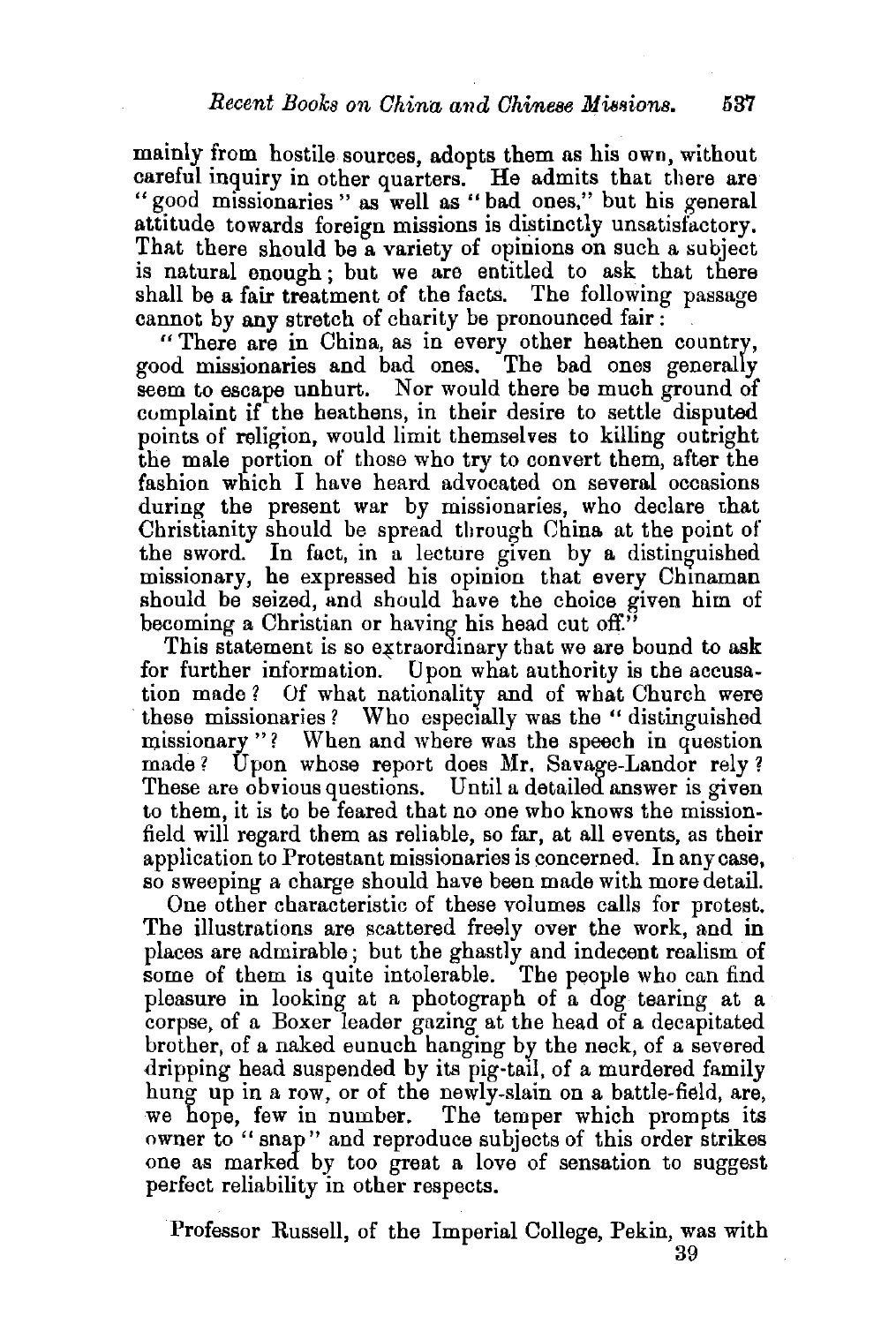his wife in the Legations during the siege. Mrs. Russell kept a diary, and this, a short complementary narrative and some official documents, make up the Professor's little book.<sup>1</sup> Unpretentious as it is, the volume conveys a clear idea of the peril of the besieged and the spirit in which they met it. The general calmness of the daily narrative seems to be a mark of British documents of this character. Professor Russell is at one with other observers as to the causes alleged for the outbreak. He notices amongst them the ill-feeling of the heathen against converts to Christianity, a feeling which is occasioned. by something more than "the inborn dislike the Chinaman bears to the 'foreign devil.'" Professor Russell says:

" The Roman Catholic Church, and to some extent the Protestant Church, in China is an *imperium in imperio.* The convert looks not to his own official for protection and justice, but to his priest or pastor. In case of a lawsuit, he invokes the powerful aid of the foreigner, and may possibly win it, even though justice may have been on the side of his heathen opponent.'

Professor Russell fairly adds in a footnote that the Chinese official "is often corrupt, which makes it difficult for the missionary not to interfere"; but that does not extenuate the position claimed by the Roman Catholics. We have heard from Dr. Morrison and others of the great service rendered by the native Christians in the defence of the Legations. Professor Russell says that: "After our relief, when the military men saw the barricades and other defences, they were astonished at their strength and extent, and wondered how we could accomplish so much. All the work was done by native Christians, under the supervision, for the most part, of missionaries. The native Christians by their labour more than repaid us for all the protection they enjoyed." The general impression created by the conduct of the native converts during the siege was excellent, and should not soon be forgotten :

" The missionaries and native Christians worked so hard and unselfishly for the common weal during the siege as to win the admiration and goodwill of even those who were not favourable to Christian missions. After the siege the missionaries found themselves in a very difficult position. Homeless themselves, they had over 2,000 native Christians, both homeless and penniless, to provide for. Food could not be bought. By the consent of the military authorities they took possession of large native compounds which had been deserted

 $1$  <sup>1</sup> The Story of the Siege in Pekin," by S. M. Russell, M.A., F.R.A.S. London: Elliot Stock.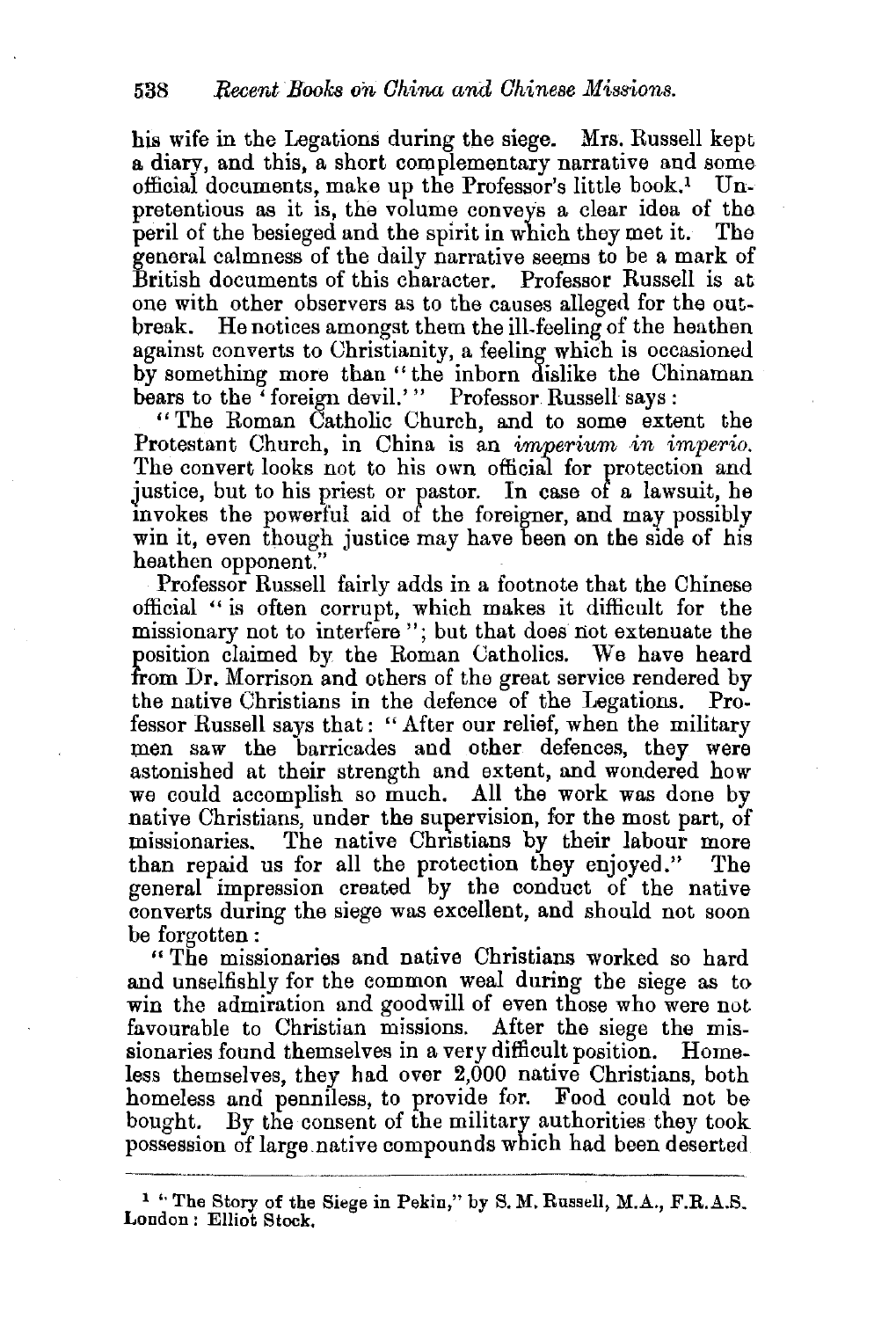by their owners, and got food from deserted grain-shops. As far as I know, no missionary was guilty of looting in any ordinary sense of the term."

Professor Russell adds to the diary of the siege some useful extracts from the official *Pekin Gazette,* which reveal the attitude of the Government during the crisis. The official announcements are marked by the hypocrisy and cunning so freely displayed also in other ways, but occasionally reveal the true aims of the authorities with a good deal of candour. Thus, on June 17, when the Legations were already hard beset, it was gravely announced that: "Lately the people and Christians have sought means to stir up enmity, and bad language has arisen on every side. Vagabonds have taken occasion repeatedly to burn and rob." It was thoughtfully added that "all foreign ministers ought to be really protected." On July  $2$  a decree was issued dealing with the Chinese converts and their position. They were, it was pointed out, subjects owing loyalty to the Throne, and "if they can change their hearts, there is no reason why they should not be allowed to escape from the net." The attitude towards both missionaries and their converts is then defined thus:

"All those among the converts who repent of their former errors and give themselves up to the authorities shall be allowed to reform and their past shall be ignored. The public shall also be notified that in all places where converts reside they shall be allowed to report to the local authorities, and each case will be settled according to general regulations, which will be drawn up later. As hostilities have now broken out between China and foreign nations, the missionaries of every country must be driven away at once to their own countries, so that they may not linger here and make trouble. But it is important that measures be taken to secure their protection on their journey. The high provincial authorities shall make close investigation into the circumstances of all places within their jurisdiction, and speedily take the necessary steps. Let there be no carelessness."

'fhese directions might be interpreted in more ways than one. Indeed, the more the facts are laid bare, the greater seems the responsibility of the Chinese authorities for the ruthless outrages committed.

Dr. Campbell Gibson, of Swatow, has published in volume form some lectures<sup>1</sup> delivered by him on the appointment of

 $39 - 2$ 

<sup>1 &</sup>quot;Mission Problems and Mission Methods in S. China : Lectures on Evangelistic Theology," by J. Campbell Gibson, M.A., D.D. Edinburgh and London: Oliphant, Anderson and Ferrier.